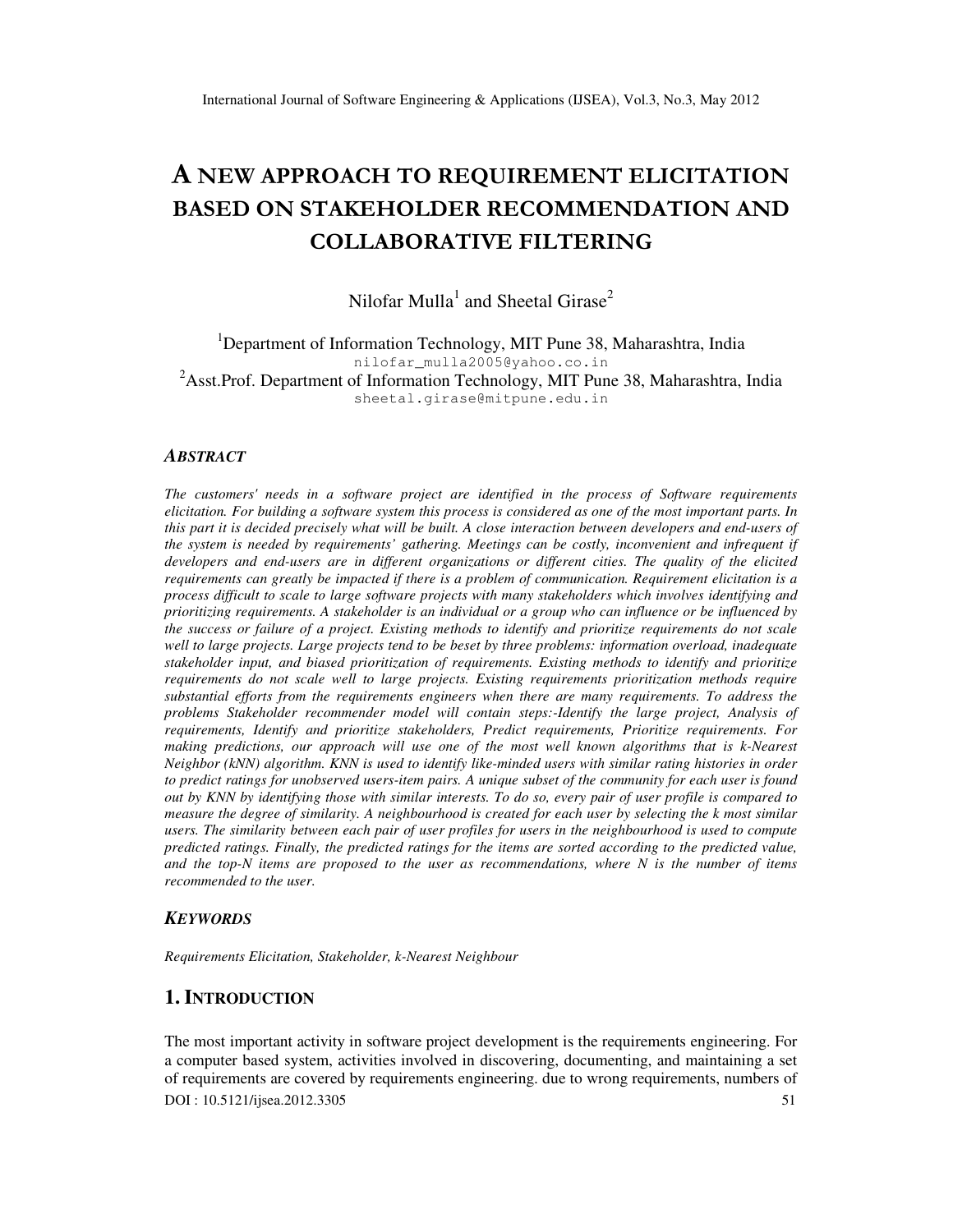consequences may arise like the system may be delivered late, system may be more costly than the original estimation, end-user and , customer will not be satisfied, system may be unreliable and there may be regular system defects. According to the survey conducted by ESPI in 1995 that about 40-60% of all defects found in a software project can be traced back to errors made during the requirements stage. According to another survey conducted by Standish Group Study, 1994 that 13.1% projects fail due to the incomplete requirements and 8.8% projects fail due to the rapidly changing in the requirements. There is a need to follow the best practices, tools, technologies, processess and methodologies for requirements engineering. Here we present these concepts to improve the requirements engineering phase.

In order to orient the paper it is necessary to have a definition of the scope of requirements engineering. Definition- Requirements engineering is the branch of systems engineering concerned with the real-world goals for, services provided by, and constraints on a large and complex software-intensive system. Requirements engineering is concerned with the relationship of these factors to precise specifications of system behaviour, and to their evolution over time and across system families." RE is the process of discovering and managing the purpose of the system for which it was projected. Poor user requirements increase risk of missing opportunity of meeting user's goals. Requirements Elicitation, Requirements Analysis & Negotiation, Requirements Documentation, Requirements Verification & Validation, and Requirements Management are five different phases of RE process. Conflicts between the views, perceptions, and goals of the stakeholders involved are highlighted by requirement elicitation process. Different viewpoints for requirement engineers are defined by the distribution of perspectives. On the bases of these view points and problems in the field of RE different frameworks are defined by researchers.

Before devoting increased effort and resources to requirements engineering it is essential for certain preconditions to be satisfied otherwise it will be dissipated by a generally disorganised development process. In other words it is important that developers do not run before they can walk!

The first step in the RE process is the elicitation of requirements. The important goals of requirements elicitation is to find out what problems need to be solved. It is defined as "the process of identifying needs and bridging the disparities among the involved communities for the purpose of defining and distilling requirements to meet the constraints of these communities". It is served as a front end to systems development. Requirements elicitation involves social, communicative issues as well as technical issues. With requirements elicitation, requirements analysts, developers, sponsors, funders, and end users are involved. The elicitation process is further decomposed as follows:

1. Identify the sources of requirements. Sources may be an end user, an interfacing system, or environmental factors.

2. Gather the wish list for each relevant party. Originally wish list contains ambiguities, inconsistencies, infeasible requirements, and untestable requirements. Also it is incomplete.

3. The wish list for each relevant party is documented and refined. All important activities and data are mentioned in wish list. The data is repeatedly analysed until it is consistent. Data in list is at high level. It is stated in user-specific terms.

4. The wish lists are integrated across various relevant parties. The conflicts between the viewpoints are resolved. One more important part of this process is consistency checking. Feasibility for wish lists or goals is checked.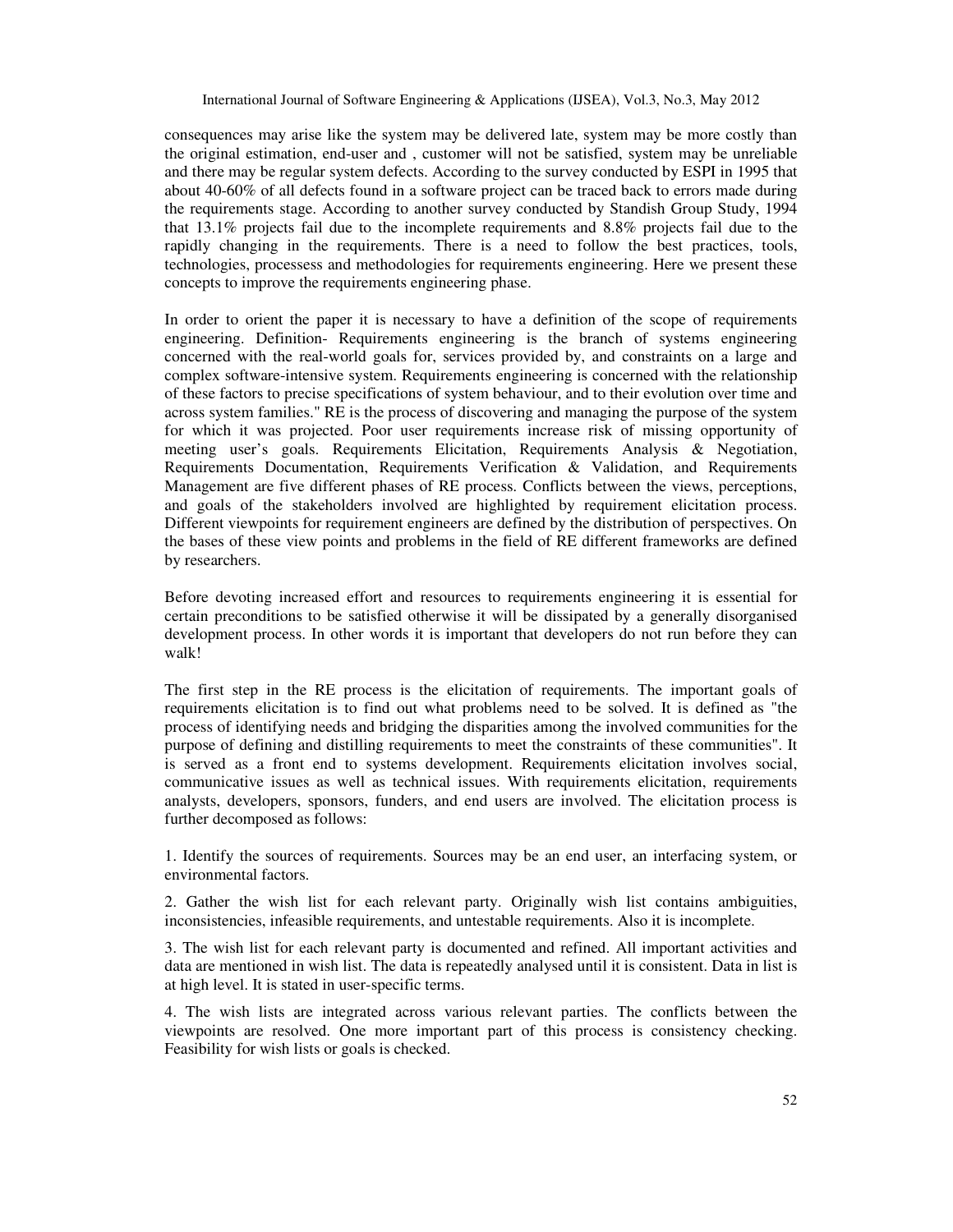5. The non-functional requirements like performance and reliability are determined. And these are stated in requirements document. These activities are common to most of the process definitions for requirements elicitation found in the literature.

The resulting product from the elicitation phase is a subset of the goals from the various parties which describe a number of possible solutions.

Existing requirements elicitation approaches have proven insufficient to record complete, consistent, and correct requirements. Studies conducted have shown that 40% of defects in software projects are due to incorrect recorded requirements. Eliciting clear, complete, and correct requirements is still a challenge and a difficult undertaking in requirements engineering. Crucial information related to the requirements is often ignored, and partially or not recorded at all during requirements elicitation. Engineers documenting the requirements may misinterpret, partially document, or omit important statements. Most of the existing requirements elicitation approaches are clearly lacking capabilities to support gathering complete and detailed requirements in a natural flow.

Our project proposes an open and inclusive method for requirements elicitation using social networks and collaborative filtering. An inherent feature in existing requirements elicitation methods is that they depend on a small number of experts such as the requirements engineers or the project team. These experts become a bottleneck in large-scale software projects where they have to process many requirements from many stakeholders. To remove the bottleneck, this work will shift the emphasis from requirements elicitation involving only the experts to a collaborative approach in which all stakeholders have a say.

# **2. RESEARCH METHODOLOGY**

The study in the previous chapter highlighted the need for methods to identify and prioritise stakeholders and their requirements in large-scale software projects. It is necessary to show that a method that uses social networks and collaborative filtering can be used to elicit requirements in large-scale software projects.

The methodology in this work is divided into four parts:

- Select a software project and study the project to identify lists of stakeholders and requirements.
- Build social network which will help to identify and prioritise stakeholders.
- Develop a method that uses collaborative filtering to identify and prioritise requirements.
- Develop a software tool that supports the above method; apply it to real projects by having practitioners use it in their projects.

Stakeholders are asked to recommend other stakeholders. A social network is built with stakeholders as nodes and their recommendations as links. Various social network measures are applied to prioritise stakeholders. Social network analysis is the application of methods to understand the relationships among actors, and on the patterns and implications of the relationships. A social network is a structure that consists of actors and the relation(s) defined on them. Actors are discrete individuals, corporate, or collective social units, such as employees within a department, departments within a corporation, and private companies in a city. These actors are linked to one another by relational or social ties. The kind of ties is extensive, such as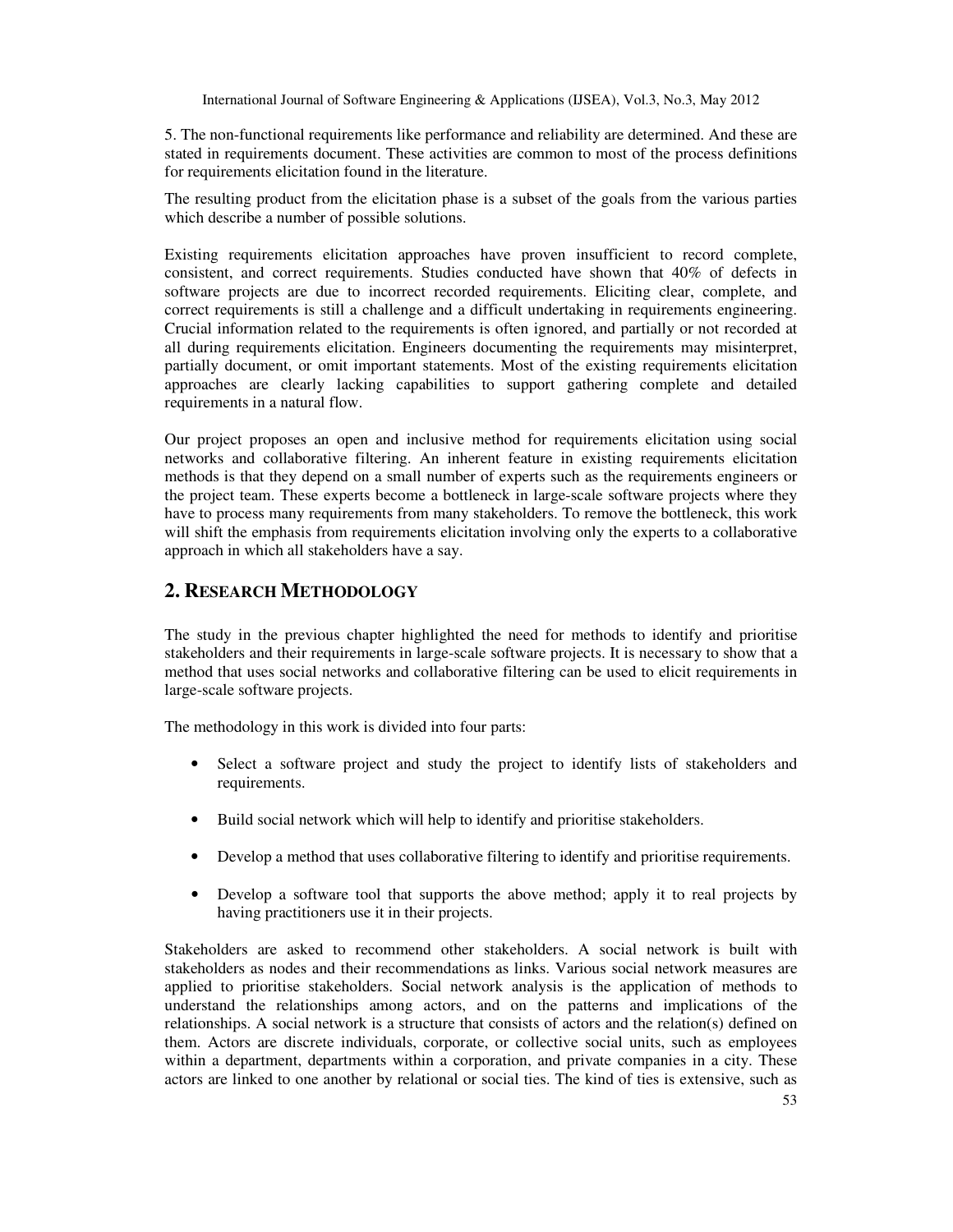evaluation of one person by another (e.g., friendship, liking, or respect), transfers of material resources (e.g., business transaction), association or affiliation (e.g., belonging to the same social club), and formal relations (e.g., authority).



Figure 1: Large social network

A social network is often depicted as a graph in which the actors are represented as nodes and the relationships among the pairs of actors are represented by lines linking the corresponding nodes. Stakeholders selected initially are asked to assign a value or rating to each tie. These responses produce valued relations. Each of these stakeholders is asked to nominate others. Then, new stakeholders who are not part of the original list are similarly asked to nominate others. As the process continues, the group of stakeholders builds up like a snowball rolled down a hill, which results in a well-connected network.

## **3. STAKEHOLDER ANALYSIS**

Requirements elicitation involves a wide range of people. These people include customers or clients who pay for the system, users who interact with the system to get their work done, developers who design, construct, and maintain the system, and policy makers who impose rules on the development and operation of the software system. They have diverse backgrounds, expertise, interests, and personal goals. Stakeholder analysis means identification and prioritisation of the individuals and groups that can influence or be influenced by the software project. These stakeholders are the source of requirements during requirements elicitation. Customers are not always the end-users of the product; end-users will make or break the software, affect or be affected by it, and decide on its usefulness. Modern requirements elicitation broadens its scope to involve stakeholders – any individuals or groups that can influence or be influenced by the success or failure of a software project.

The task of identifying stakeholders is far from straightforward. Information about stakeholders is not readily available and it is difficult to arrive at a complete list of stakeholders. Omitting stakeholders is reported as the most common mistake in development efforts. The majority of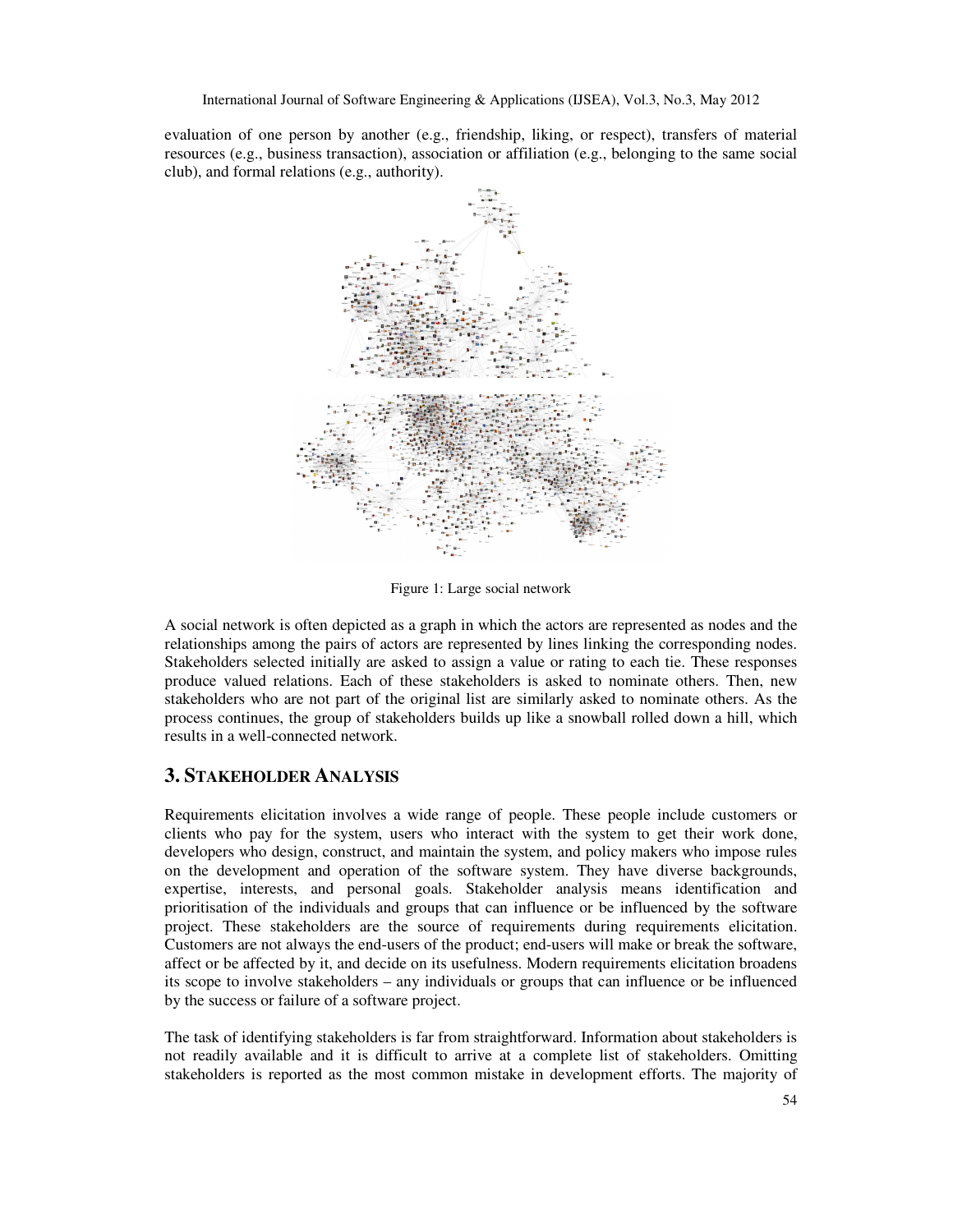developers face problems finding the right stakeholders with adequate time, interest, and knowledge for the project. All too often developers omit stakeholders and the omission significantly impacts project success.

#### **2.1. Social Network Measures**

The centrality of actors in their social networks is of great interest to social network analysts. Actors that are more central have a more favourable position in the network. For example, in a friendship network, an actor who is connected to many actors in the network is popular. In a business contact network, an actor that sits in between clusters of networks has high influence on the information that passes between the clusters. Degree centrality considers only direct connections between a node and its immediate nodes. Other social network measures, such as closeness centrality and betweenness centrality, consider the overall structure of the network. Closeness centrality considers an actor to have a central position if the distance of an actor to all others in the network is short. Betweenness centrality measures the extent to which a node sits between other nodes in the network. Our project is going to identify and prioritise stakeholders using the following steps (Figure 2).







Identify Roles Find stakeholder Get Recommendations Build network Prioritise stakeholders

Figure 2: Social networking steps

# **4. COLLABORATIVE FILTERING**

With the Internet, the opinions of thousands can now be considered. Opinions from a large community of users can be gathered and filtered for information and patterns, a process known as collaborative filtering. The users' opinions on an item are expressed as ratings. Collaborative filtering mines patterns within these ratings in order to forecast each user's preference for unrated items. Collaborative filtering is used to support decision-making involving large amounts of information. For example, Amazon uses collaborative filtering to recommend books and Movie Lens uses it to recommend movies.

Collaborative filtering recommender systems produce recommendations for a given user on one or more items. In collaborative filtering, users are the individuals who provide ratings to a system and receive recommendations from the system. A rating is a numerical representation of a user's preference for an item. Profile is the set of ratings that a particular user has provided to the system.

The requirements are clustered using kNN algorithm and only relevant requirements are recommended to stakeholders to avoid information overload.

To summarize, collaborative filtering is a technique used to filter large sets of data for information and patterns. By collecting taste information from many users' predictions about the interests of a user are made. The underlying assumption is that users who have had similar taste in the past will share similar taste in the future.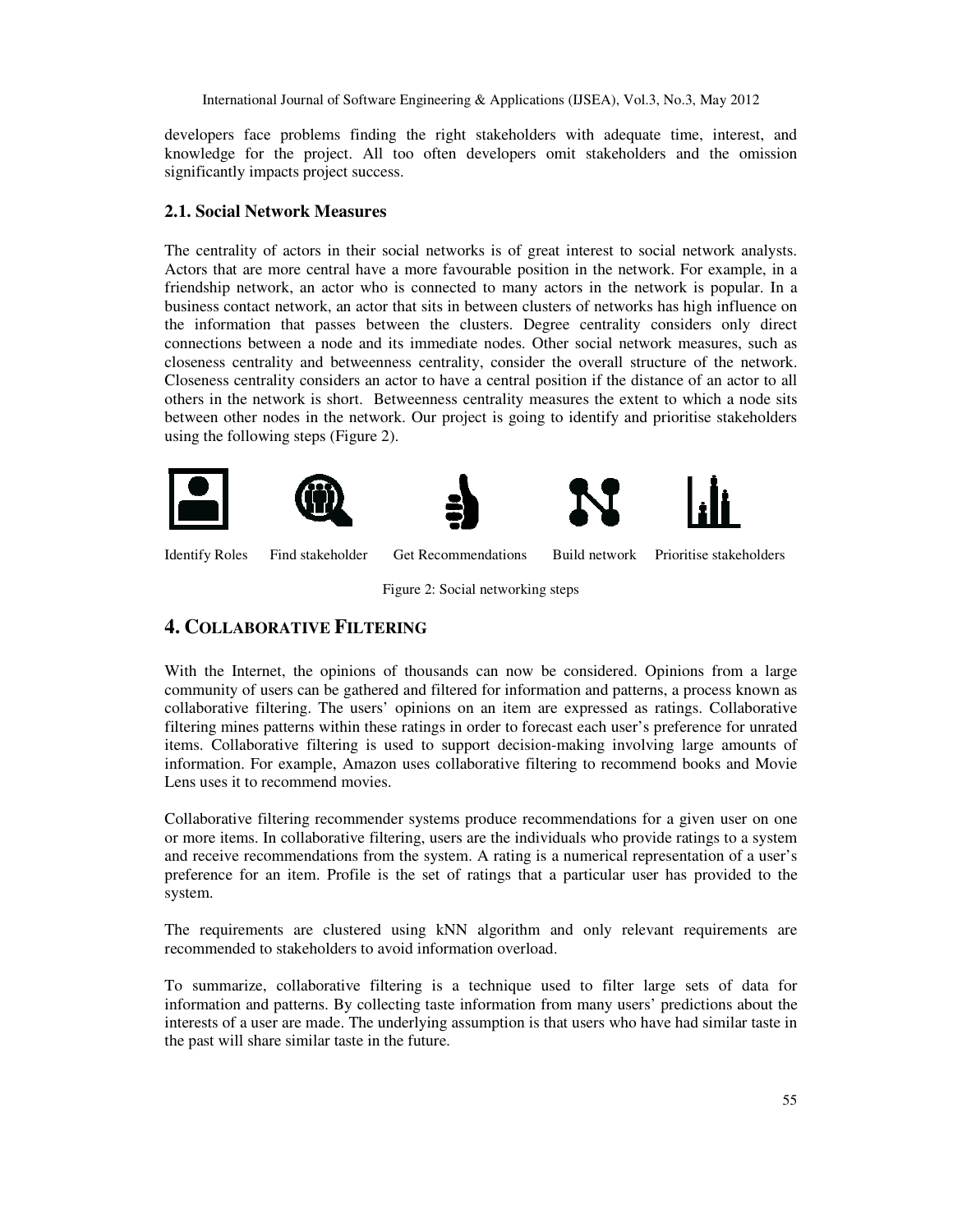The ratings from the stakeholders' profiles and the priority of the stakeholders and their roles are used to prioritise requirements. To calculate the importance of a requirement in a project, the influence of the stakeholder's role in the project is determined, and then the influence of the stakeholders in their roles is determined.

Stakeholder recommender model will contain following steps:-



Figure 3: Stakeholder Recommender Model Steps

### **1. Identify the large project:-**

There are a number of reasons and methods to size a project, leading to different views on what constitutes large-scale. The earliest measure of project size is lines of code (LOC), which counts the number of non-blank, non-comment lines in the text of a software program's source code. Another popular measure is function points (FP). Other measures for project size include manhour, budget, and duration. In requirements elicitation, the number of stakeholders is used to size a project. From the requirements engineering perspective, a large software system is defined as "a software system that has a large and diversified community of users, and entails a variety of human, organisational, and automated activities, and various, sometimes conflicting, aspects of different parts of its environment". For this project, a large-scale software project is thus defined as a software project with a large and diverse community of stakeholders with different needs.

## **2. Identify and prioritize stakeholders :-**

Stakeholders are asked to recommend other stakeholders to identify and prioritise stakeholders and builds social network which consists of stakeholders as nodes and their recommendations as links various social network measures can be used to prioritise stakeholders. Social network analysis is the application of methods to understand the relationships among actors, and on the patterns and implications of the relationships.

### **3. Predict requirements:-**

Based on the stakeholders' profile, this step uses collaborative filtering to predict other requirements that each stakeholder needs or actively does not want.

### **K-nearest neighbour (KNN) algorithm**

K Nearest Neighbour is very simple algorithm to understand. And it works incredibly well in practice. It is versatile. Its applications range from vision to proteins to computational geometry to graphs and so on. KNN is one of the top ten data mining algorithms.

KNN is a non parametric lazy learning algorithm. That is a pretty concise statement. A non parametric technique means it does not make assumptions on underlying data distribution. (eg. gaussian mixtures, linearly separable etc).

It is also a lazy algorithm. It does not use training data points for generalization. There is no explicit training phase or it is very minimal. The training phase is fast. The training data is needed during the testing phase.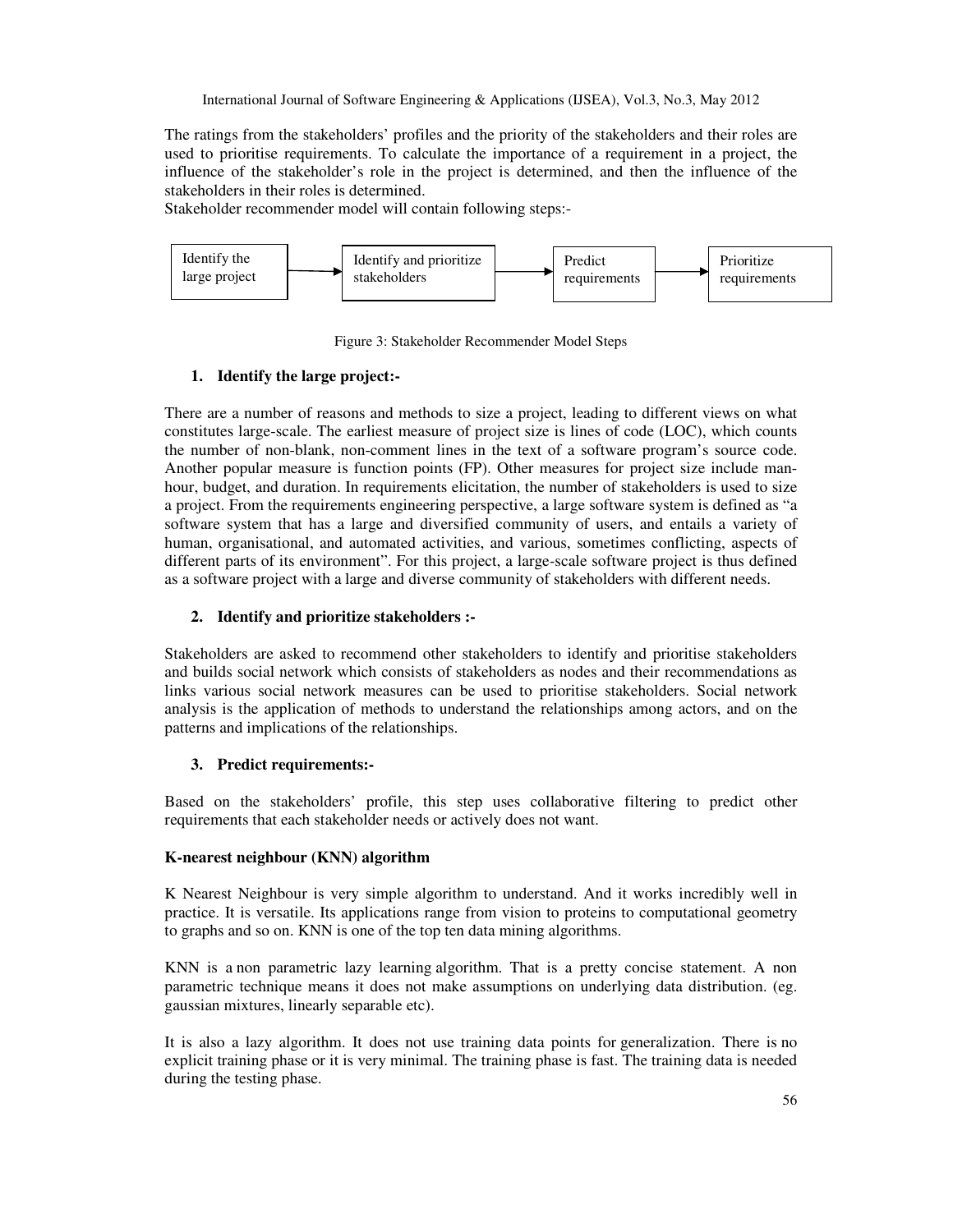The working is in contrast to other techniques like SVM where all non support vectors can be discarded without any problem. Lazy algorithms like KNN makes decision based on the entire training data set.

There is a non existent or minimal training phase but a costly testing phase - cost in terms of time and memory. In the worst case, all data points might take point in decision more time is needed. As all training data needs to be stored, memory required is more.

It is assumed by KNN that data is in a feature space. Data points are in a metric space. Data can be scalar data or multidimensional vector data.

Training data consists of vectors and class label associated with each vector. it will be either positive or negative classes. KNN works equally well with arbitrary number of classes.

Given is a single number "k". This number decides how many neighbors (where neighbor is defined based on the distance metric) influence the classification. This is usually a odd number if the number of classes is 2. If  $k=1$ , then the algorithm is simply called the nearest neighbor algorithm.

The k-nearest neighbour algorithm is sensitive to the local structure of the data. The best choice of k depends upon the data; generally, larger values of k reduce the effect of noise on the classification, but make boundaries between classes less distinct.

Following are the important steps involved in the K-Means clustering algorithm.

1. Initially 'k' different clusters are created. And sample set is distributed randomly between the 'k' different clusters.

2. The distance between each of the sample within a given cluster to their respective cluster centroid is measured.

3. The cluster which records the shortest distance from a sample to the cluster (k  $\varphi$ ) centroid is find out and samples are moved to that cluster  $(k \phi)$ .

A user decides number of clusters k for cluster analysis. The parameter k takes definite integer values with the lower bound of 1 and an upper bound that equals the total number of samples. The algorithm can be repeated number of times which will give an optimal clustering solution, every time starting with a random set of initial clusters.

To measure similarity Spearman's rank correlation coefficient is used. It is a nonparametric measure of statistical dependence between two variables. It assesses how well the relationship between two variables can be described using a monotonic function. If there are no repeated data values, a perfect Spearman correlation of +1 or −1 occurs when each of the variables is a perfect monotone function of the other.

Correlation between two sequences of values is measured using Spearman Rank Correlation. The two sequences are ranked separately and then differences in rank are calculated at each position i. The distance between sequences  $X = (X1, X2, etc.)$  and  $Y = (Y1, Y2, etc.)$  is computed using the formula: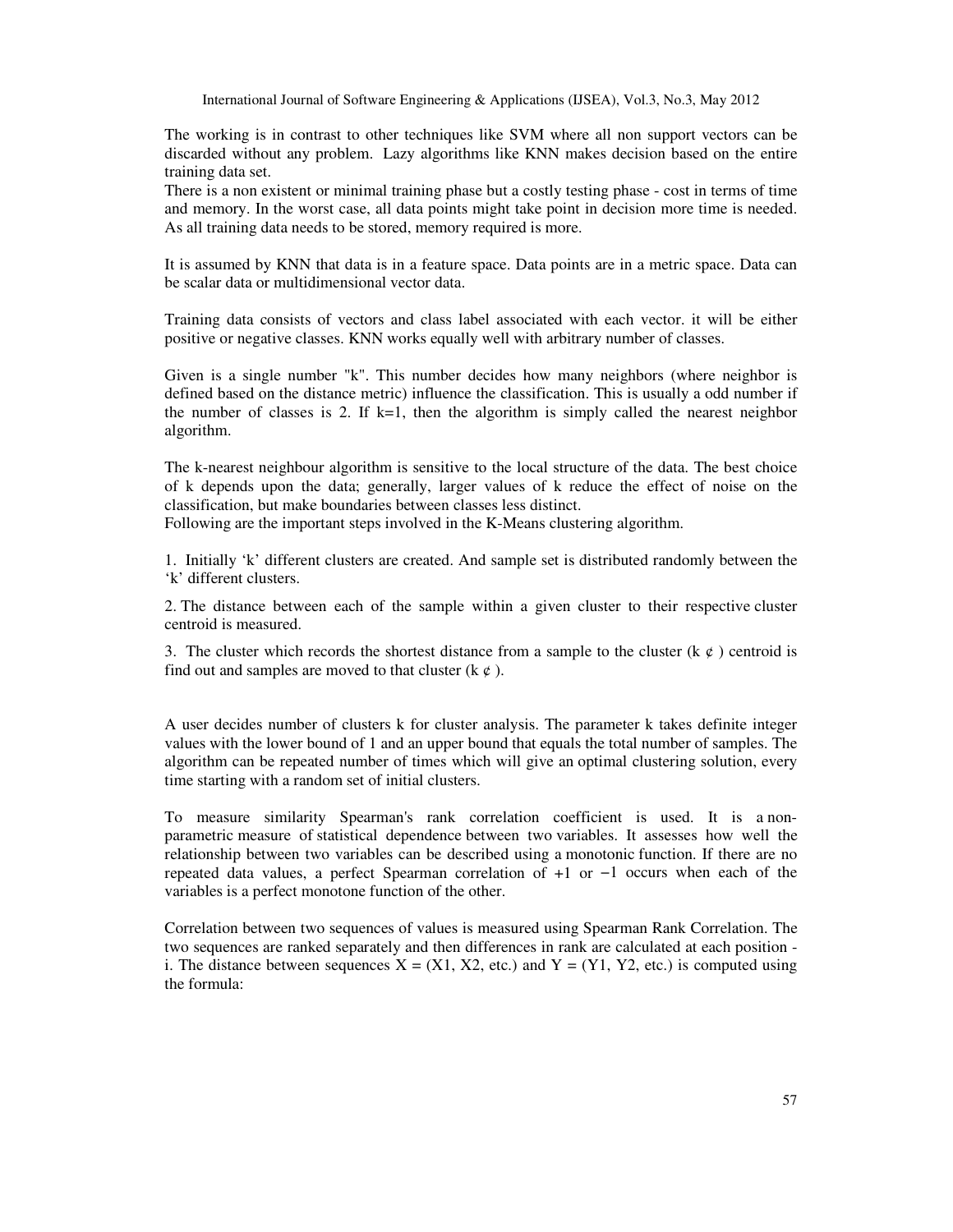

Here  $X_i = i$ <sup>th</sup> value of sequence X.

 $Y_i = i$ <sup>th</sup> value of sequence Y.



A Spearman correlation of 1 results when the two variables being compared are monotonically related, even if their relationship is not linear. In contrast, this does not give a perfect Pearson correlation.

#### **4. Prioritize requirements**

Once requirements are identified, there is need to prioritise them. Projects often have more requirements than time, resource, and budget allow for. A function can always be added and the user interface enhanced. Some requirements are critical for the success of the software system. Hence, requirements should be prioritised so that the ones that are most likely to achieve customer satisfaction can be selected for implementation. There are number of methods to prioritise requirements, such as numeral assignment technique, the cost-value approach, the value-oriented prioritisation method, the pair wise comparison approach, the Analytic Hierarchy Process (AHP) Value-oriented prioritisation method (VOP) , 100-point test, Hierarchical cumulative voting (HCV), the requirements triage method, the win-win approach, minimal spanning tree, the binary search tree (BST) . For projects with many requirements, we propose a method which uses data mining and machine learning techniques to support requirements prioritisation. Requirements are organized into different categories using clustering technique. The clusters are then prioritized. By automatically clustering the requirements into different categories, this method will reduce the number of manual prioritisations required from the requirements engineers.

#### **4. ANALYSIS**

Prioritisation is a very important activity in requirements engineering because it lays the foundation for release planning. However, it is also a difficult task since it requires domain knowledge and estimation skills in order to be successful. The inability to estimate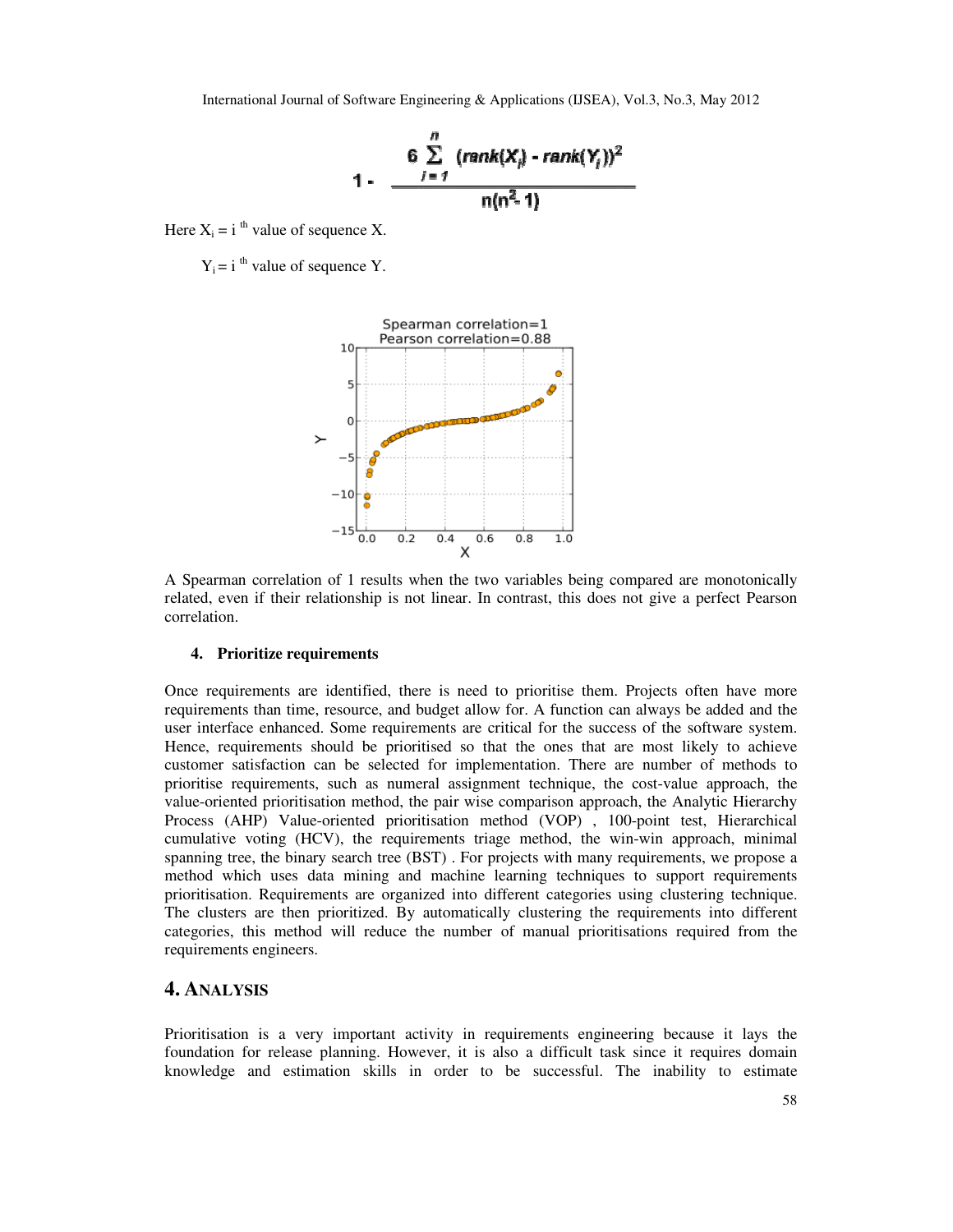implementation effort and predict customer value may be one of the reasons why organisations use ad hoc methods when prioritising requirements. In practice, it is common that a larger number of requirements need to be prioritised. When the number of requirements grow, it is hard to get an overview. Therefore, visualisation is very important in order to share information.

Following are some of the measures to analyse the results:-

- The average time to conclude the prioritisations can be calculated.
- The ease of use can be considered.
- Consistency Ratio-The consistency ratio (CR) describes the amount of judgement errors that is imposed.

# **5. CONCLUSIONS**

In large scale software projects, the requirement elicitation faces problems like information overload, inadequate stakeholder input, and biased prioritization of requirements. Stakeholder is an individual or a group who can influence or be influenced by the success or failure of a project. Stakeholders have to be identified as they are the source of requirements. Existing methods in stakeholder analysis are likely to either omit stakeholder roles or return "non-stakeholders". This approach uses social networks and collaborative filtering for requirement elicitation for large scale projects to identify and prioritize requirements. It elicits requirements from the stakeholders identified by social network. A highly complete set of requirements is identified compared to the existing method used, requiring less time from the requirements engineers and the stakeholders. The model also prioritizes the requirements accurately. It handles information overload by drawing stakeholders' attention to only the relevant requirements that they are unaware of. Its elicitation method, which provides stakeholders with a predefined list of requirements as well as allowing them to add new requirements, is rated by stakeholders as low difficulty and requiring little effort.

## **ACKNOWLEDGEMENTS**

I take this opportunity to express my sincere gratitude and respect to my guide Prof. Sheetal P. Girase, Asst. Prof. Maharashtra Academy of Engineering & Educational Research's, Maharashtra Institute of Technology, Pune. who gave me assistance with their experienced knowledge and whatever required at all stages of my project. She has taken pain to go through the project and make necessary correction as and when needed.

#### **REFERENCES**

- [1] Soo Ling Lim, and Anthony Finkelstein. "StakeRare: Using Social Networks and Collaborative Filtering for Large-Scale Requirements Elicitation", IEEE Transactions On Software Engineering 2011
- [2] Lim, S.L., D. Quercia, and A. Finkelstein. "StakeNet: using social networks to analyze the stakeholders of large-scale software projects", in Proceedings of the 32nd ACM/IEEE International Conference on Software Engineering-Volume 1. 2010.
- [3] Castro-Herrera, C. J. Cleland-Huang, and B. Mobasher Enhancing stakeholder profile to improve recommendation in online requirements elicitation Proceedings of the 17th IEEE International Conference on Requirements Engineering. 2009: IEEE Computer Society. p. 37-46.
- [4] Lim, S.L., "Social Networks and Collaborative Filtering for Large-Scale Requirements Elicitation. PhD thesis, 2010,University of New South Wales."